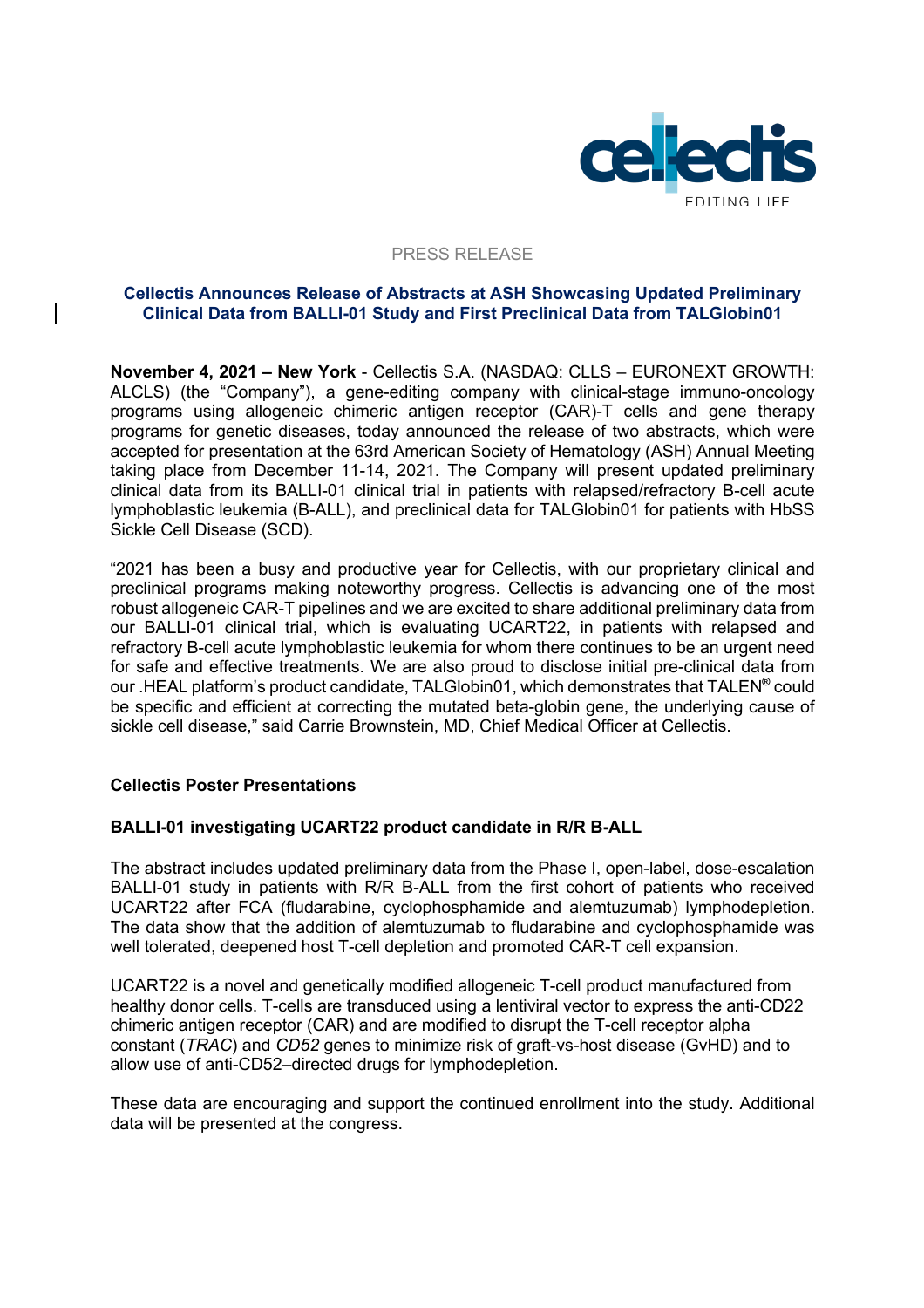### **Poster Abstract Session:**

**Title: Preliminary Results from the Flu/Cy/Alemtuzumab Arm of the Phase I BALLI-01 Trial of UCART22, an Anti-CD22 Allogeneic CAR-T Cell Product, in Adult Patients with Relapsed or Refractory (R/R) CD22+ B-Cell Acute Lymphoblastic Leukemia (B-ALL)**

#### **Abstract:** #1746

**Presenter:** Jain Nitin, MD, The University of Texas MD Anderson Cancer Center, Department of Leukemia, Houston, TX

**Session Name:** 704, cellular immunotherapies, Clinical Poster I

**Date & Time & Location:** December 11, 2021 5:30-7:30PM ET, Georgia World Congress Center, Hall B5

## **TALGlobin01; an autologous** *ex vivo* **TALEN®-edited CD34+ HSC therapy for the treatment of Sickle Cell Disease**

Sickle cell disease (SCD) is a common inherited disease that stems from a single mutation in the *HBB* gene.

TALGlobin01 is an autologous cell-based gene therapy product designed to repair the mutated b-globin gene (*HBB*), and subsequently restore production of Hemoglobin A in HBSS sickle cell disease.

The data that will be presented are the first demonstration that TALEN®-based engineering could be used to correct the mutation in the beta-globin gene of homozygous sickle cell anemia patient-derived hematopoietic stem and progenitor cells. The data showed high level of hemoglobin A expression, reversion of sickling phenotype, the capacity of TALGlobin01 edited cells to engraft *in vivo*, and a low level of off-target cleavage. Collectively, the data demonstrate high efficiency and safety of TALEN® treatment in HSPCs and positioned it as the best-in-class gene editing technology for gene therapy product development.

#### **Poster Abstract Session:**

**Title: Pre-clinical development of a highly efficient TALEN®-based correction of βglobin gene in patient-derived hematopoietic stem and progenitor cells (HSPCs) to treat sickle cell disease**

#### **Abstract:** #1856

**Presenter:** Julien Valton, PhD, Vice President Gene Therapy, Cellectis

**Session Name:** 801, Gene therapies Poster I

**Session Date & Time & Location:** Dec 11, 2021, 5:30-7:30PM ET, Georgia World Congress Center, Hall B5

ASH abstracts are now available on www.hematology.org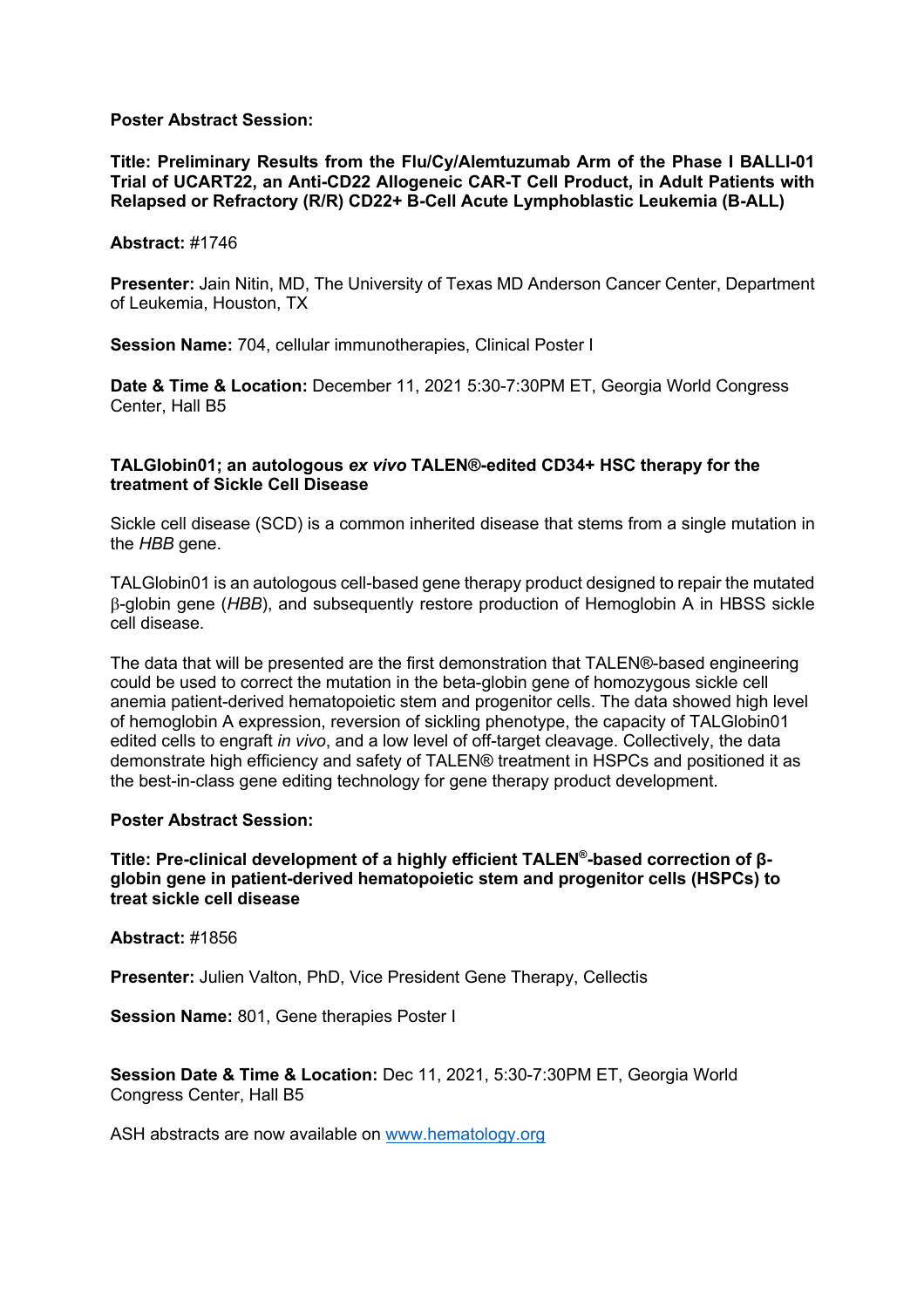## **About Cellectis**

Cellectis is a gene editing company, developing first of its kind therapeutic products. Cellectis utilizes an allogeneic approach for CAR-T immunotherapies in oncology, pioneering the concept of off-the-shelf and ready-to-use gene-edited CAR T-cells to treat cancer patients, and a platform to make therapeutic gene editing in hemopoietic stem cells for various diseases. As a clinical-stage biopharmaceutical company with over 21 years of expertise in gene editing, Cellectis is developing life-changing product candidates utilizing TALEN®, its gene editing technology, and PulseAgile, its pioneering electroporation system to harness the power of the immune system in order to treat diseases with unmet medical needs.

As part of its commitment to a cure, Cellectis remains dedicated to its goal of providing lifesaving UCART product candidates for multiple cancers including acute myeloid leukemia (AML), B-cell acute lymphoblastic leukemia (B-ALL) and multiple myeloma (MM). .HEAL is a new platform focusing on hemopoietic stem cells to treat blood disorders, immunodeficiencies and lysosomal storage diseases.

Cellectis headquarters are in Paris, France, with locations in New York, New York and Raleigh, North Carolina. Cellectis is listed on the Nasdaq Global Market (ticker: CLLS) and on Euronext Growth (ticker: ALCLS).

For more information, visit www.cellectis.com Follow Cellectis on social media: @cellectis, LinkedIn and YouTube.

## **For further information, please contact:**

#### **Media contacts:**

Margaret Gandolfo, Senior Manager, Communications, +1 (646) 628 0300 Pascalyne Wilson, Director, Communications, +33776991433, media@cellectis.com

#### **Investor Relation contact:**

Eric Dutang, Chief Financial Officer, +1 (646) 630 1748, investor@cellectis.com

# **Forward-looking Statements**

This presentation contains "forward-looking" statements within the meaning of applicable securities laws, including the Private Securities Litigation Reform Act of 1995. Forward-looking statements may be identified by words such as "believe," "expect," "on track," "plan," "will," "could", "encouraging", "designed to", "intented to", or the negative of these and similar expressions. These forward-looking statements, which are based on our management's current expectations and assumptions and on information currently available to management, include statements about our research and development projects and priorities, our pre-clinical project development efforts and the timing of our presentation of data. These forward-looking statements are made in light of information currently available to us and are subject to numerous risks and uncertainties, including with respect to the numerous risks associated with biopharmaceutical product candidate development as well as the duration and severity of the COVID-19 pandemic and governmental and regulatory measures implemented in response to the evolving situation. With respect to our cash runway, our operating plans, including product development plans, may change as a result of various factors, including factors currently unknown to us. Furthermore, many other important factors, including those described in our Annual Report on Form 20-F and the financial report (including the management report) for the year ended December 31, 2020 and subsequent filings Cellectis makes with the Securities Exchange Commission from time to time, as well as other known and unknown risks and